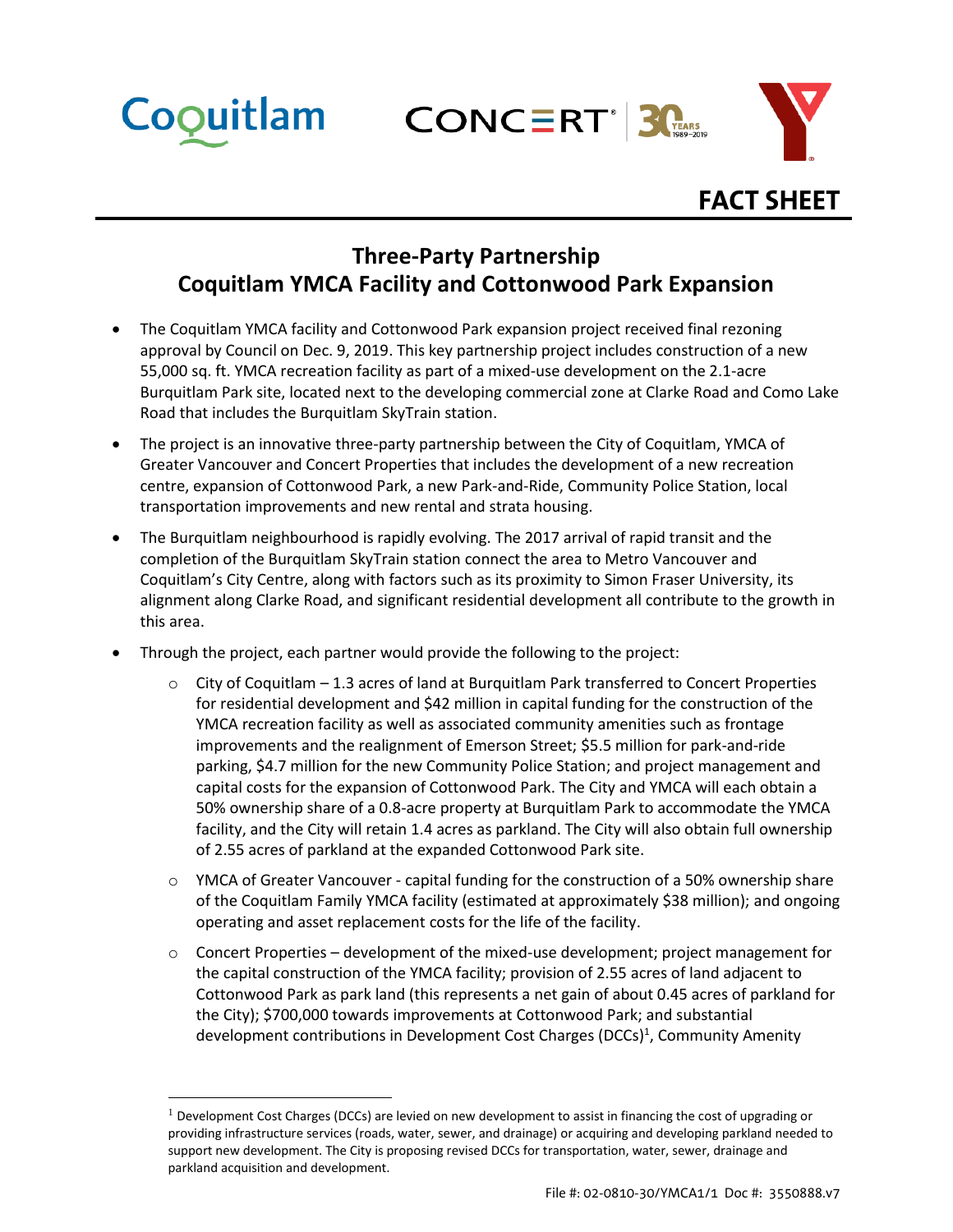City of Coquitlam Fact Sheet – Three Party Partnership for Coquitlam YMCA Facility and Cottonwood Park Expansion Page - 2

> Contributions (CACs)<sup>2</sup> and Bonus Density, which would not be realized without the partnership.

- The rental building at the Burquitlam Park site will include 308 rental homes. The City of Coquitlam is contributing \$3.85 million in funding for the non-profit 43 Housing Society to operate up to 100 of these suites (subject to funding by senior government) as affordable, non-market housing.
- This is an innovative partnership that draws on Community Amenity Contributions (provided through new development) to fund the Coquitlam YMCA, leverages development opportunities and residual land values, and safeguards the City's land assets to generate an estimated value in the range of \$200 million for the life of the project.
- The City's partnership with the YMCA and Concert Properties recognizes the need for a community recreation facility, while using an innovative arrangement to bring it to reality. As a result of shared capital funding, the Coquitlam YMCA facility will include a pool and will be double the size the City planned for the original community centre. This is achieved while expanding the park space available in this growing neighbourhood.
- The project also anticipates future project considerations, such as additional underground parking to be used for park-and-ride for the new rapid transit station, a Community Police Station and additional (optional) space for community uses.
- The lands that comprise Burquitlam Park were acquired by the City in 1977 for the specific purpose of accommodating a future community recreation facility.
- The City of Coquitlam's 2002 Burquitlam Neighbourhood Plan identified the need for a future community recreation facility, to be located on Burquitlam Park, noting any redevelopment of a portion of Burquitlam Park is to be replaced at minimum by additional parkland elsewhere in the neighbourhood.
- The additional 2.55 acres of dedicated parkland to the Cottonwood Park site offsets and exceeds the 1.3 acres of parkland being developed by Concert Properties at Burquitlam Park.
- In addition to the development of a major YMCA family recreation facility, the project would see 1.4 acres retained at Burquitlam Park as public open space.
- The Burquitlam neighbourhood is a major focus for the City of Coquitlam with the recent approval of the Burquitlam-Lougheed Neighbourhood Plan (BLNP). The BLNP is the key process to helping manage future neighbourhood growth and development of this area for the next 20 to 25 years, especially around the Evergreen Line rapid transit project. Part of the neighbourhood planning process was to outline that community amenities, such as park space and recreational services, are provided to support new growth. [\(www.coquitlam.ca/blnp\)](file:///C:/Users/Heather/Downloads/www.coquitlam.ca/blnp). This project directly supports the objectives consistent with the plan.

 $\overline{a}$ 

<sup>&</sup>lt;sup>2</sup> CACs are a voluntary financial contribution made by an applicant to a municipality at the time of rezoning of a property to assist with offsetting the burden of the development on the community. CAC programs typically apply only to new residential density created as part of development. Many Metro Vancouver municipalities have CAC programs, each of which varies in terms of some of the details of how it is applied.